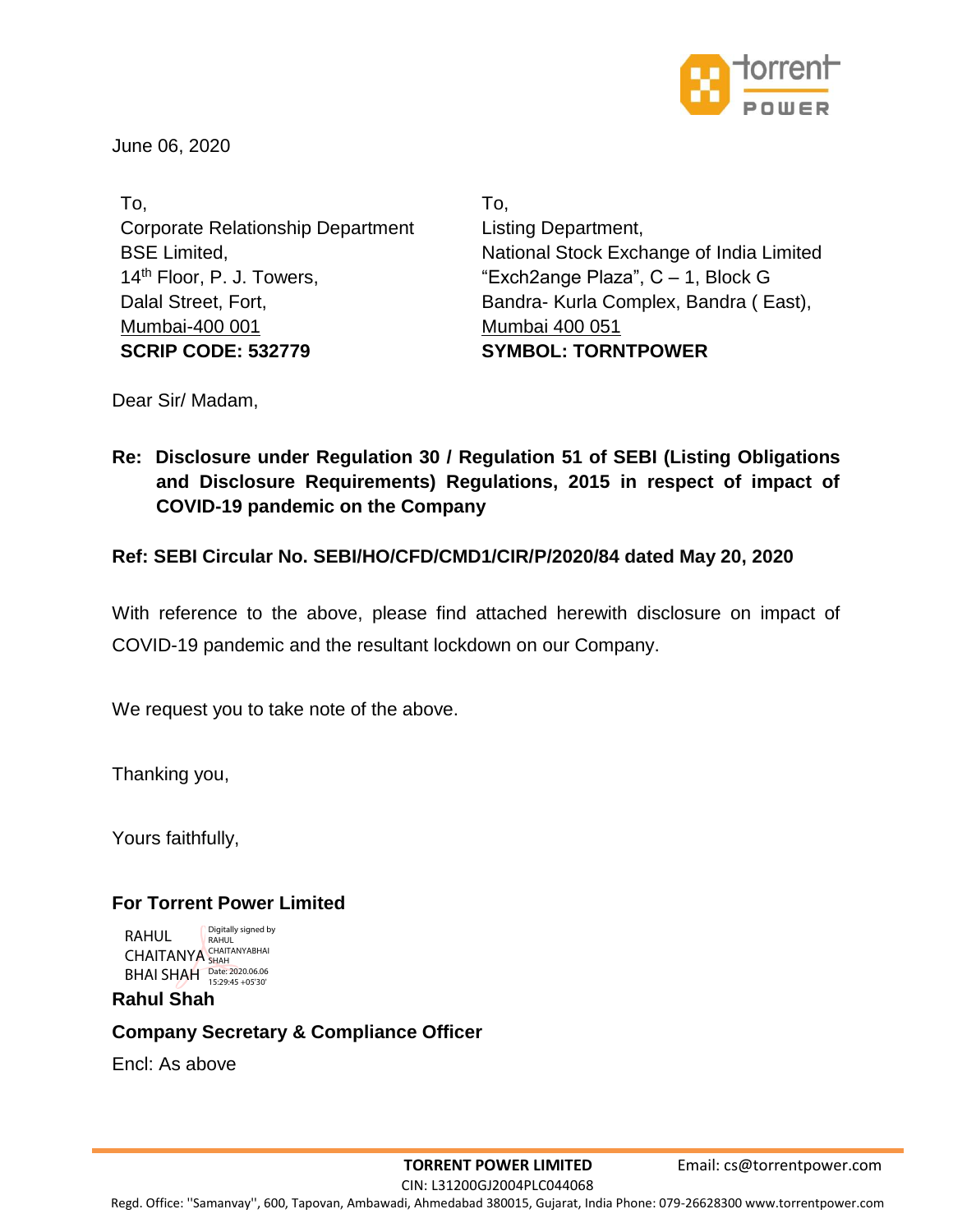

**Jun 06, 2020**

## **TORRENT POWER LTD**

#### **Disclosure relating to impact of COVID–19 pandemic on the Company**

# **Disclosure under Regulation 30 / Regulation 51 of SEBI (Listing Obligations and Disclosure Requirements) Regulations, 2015**

Pursuant to Regulation 30 and Regulation 51 of SEBI (Listing Obligations and Disclosure Requirements) Regulations, 2015 read with SEBI Circular No. SEBI/HO/CFD/CMD1/CIR/P/2020/84 dated 20th May 2020 the following disclosure relating to the impact of the COVID-19 pandemic and the resultant lockdown, on the Company is submitted here under.

#### **1. Impact of COVID-19 pandemic on the business**

Torrent Power Limited (the Company), is an integrated power utility with presence across the power value chain – Generation, Transmission & Distribution.

Power sector operations being categorized as one of the essential services by GOI, the Company continued to operate its generation plants as well as continued to supply electricity in its licensed and franchised distribution areas all through out the lockdown period implemented wef March 25, 2020.

Consequent to the lockdown and related restrictions, the electricity demand has drastically reduced, more particularly from the industrial and commercial consumer segments. The overall reduction in demand in the Company's Licensed and Franchised Distribution areas during the period March 25, 2020 to April 30, 2020 compared with similar period of previous year was 49% and for May 2020 it was 36%.

With the gradual lifting of lockdown restrictions, it is expected that, the demand will further pick up in coming months; however overall electricity demand in FY 21 is likely to be lower than FY 20.

The reduction in electricity demand is expected to have a material impact on the profitability of franchised distribution business comprising Bhiwandi, Agra, and Shil-Mumbra-Kalwa areas. Further, this business is also expected to experience reduction in collection efficiency resulting in likely bad debt losses in FY 21.

State Governments of Gujarat, Maharashtra & UP extended relief to electricity consumers primarily by way of extension of due dates for payment of bills to periods ranging upto May 31, 2020. As a consequence, the Company experienced a drastic fall in collections of dues in April and May 2020. However, due to strong financial position, the Company was able to manage the cashflow deficit and keep its operations running. The collections are likely to normalise between the period of June to Sep 2020, as lockdowns are gradually relaxed and economic activities pick up.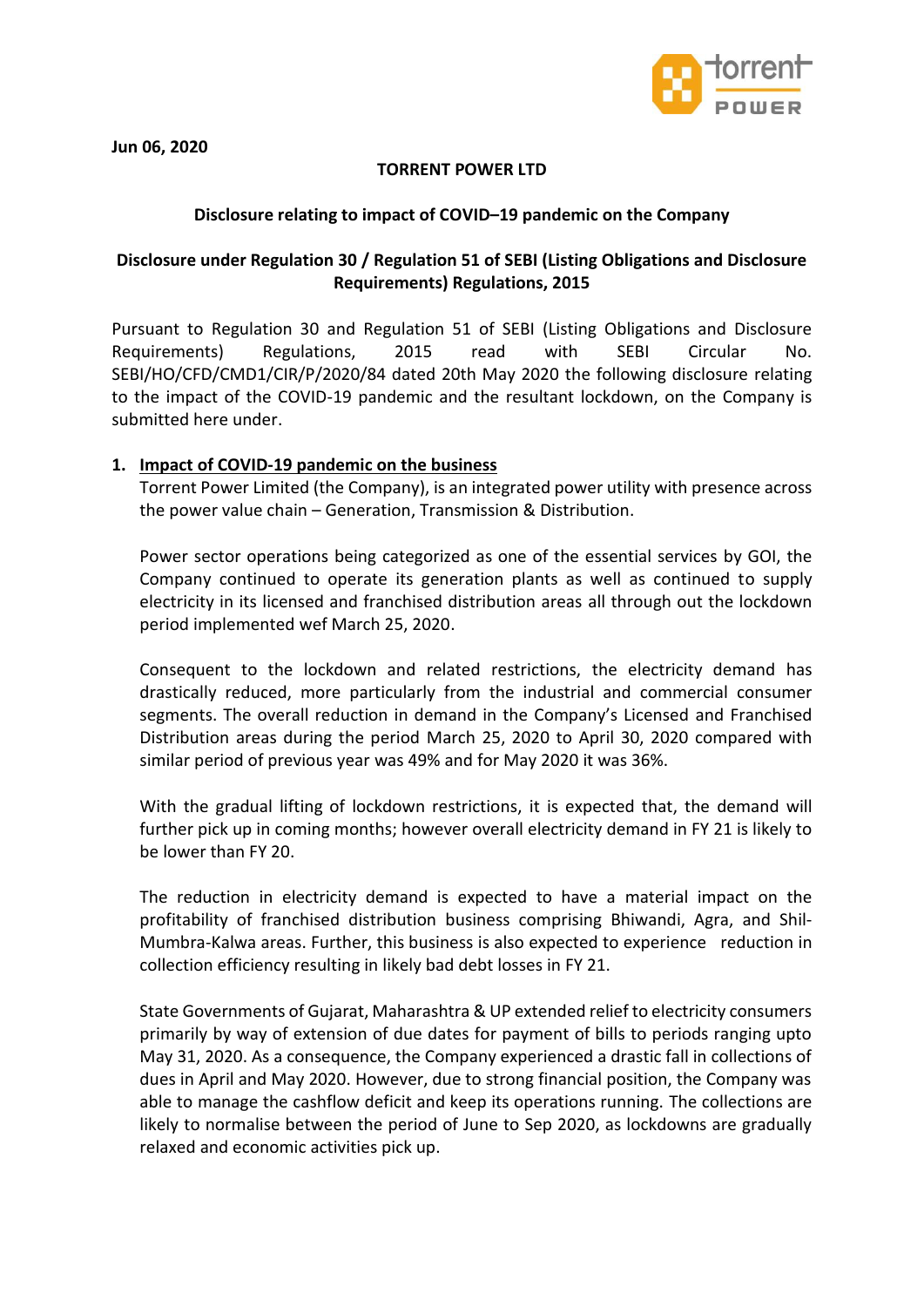

The gas-based generation business will be impacted primarily due to reduced profitability in its merchant power business on account of reduced demand and reduction in power prices.

Company's regulated businesses – primarily 1188 MW of long term PPA for its gas-based generation and licensed distribution business (including the embedded coal-based generation) will likely face insignificant impact. Similarly its Renewables Generation business, being categorized as must run capacity, remains the least affected of all segments.

# **2. Ability to maintain operations including the factories/units/office spaces functioning and closed down**

As stated earlier, power sector operations being an essential service, the Company operated its generation plants and distribution networks with minimum employee strength, during the lockdown period. "Work From Home" policy was implemented for employees engaged in non-essential activities, non-field activities and corporate offices. With gradual relaxations in lockdown restrictions, the Company has restarted and ramped up some of the non-essential but priority operations like meter reading, bill issuances, revenue protection activities, processing of applications for new connections, network upgradation projects, monsoon preparedness, etc. Administrative work is carried out under "Work From Home" policy until date. This has not impacted the operations or businesses of the Company.

**3. Schedule, if any, for restarting the operations and steps taken to ensure smooth functioning of operations**

As stated previously the Company has largely remained operational during lockdown period.

# **4. Estimation of the future impact of COVID-19 on its operations**

The regulated businesses (1188 MW of long term PPAs for its gas-based generation capacities, licensed distribution business) and Renewable Generation business are insignificantly impacted. The key areas of future impact (ie impact during FY 20-21) are:

- Franchised Distribution business comprising areas of Bhiwandi, Agra and Shil-Mumbra-Kalwa, primarily due to reduction in volumes and higher bad debt losses;
- Merchant power business, primarily due to sharp reduction in merchant power prices;

Impact on both have been explained in a previous paragraph.

**5. Impact of COVID-19 on capital and financial resources, profitability, liquidity position, ability to service debt, other financing arrangements, assets, internal financial reporting & control, Supply chain, demand for products/services**

As of March 31, 2020 Company had adequate liquidity balance and reserve liquidity in form undrawn working capital lines & term loans. These along with low debt to equity ratio of 0.91 and high short term (CRISIL A1+ / IND A1+) and long term (CRISIL AA / Stable) credit rating, enabled the Company to manage the cash crunch arising out of dwindling customer collections (explained earlier) during the period April and May 2020. As of the